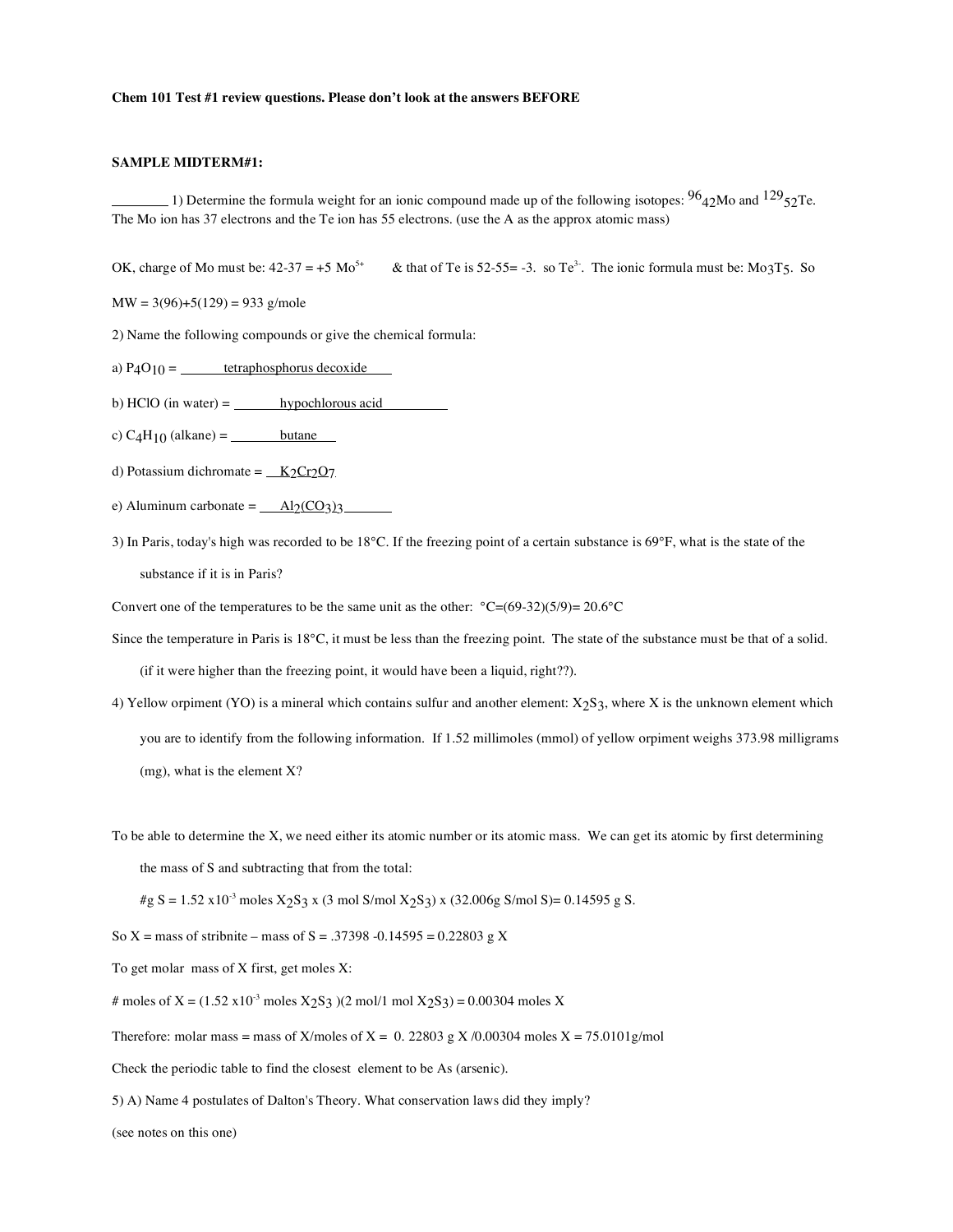B) What was the difference between Rutherford's Model of the Atom and that of Thomson's? Describe the experiment that

supported Rutherford's hypothesis?

(discussion is according to our notes)

6) C A) (multiple choice) Choose the most correct phrase to complete the sentence: The element radium,  $226_{88}Ra^{+}$ , has...

| c) 138 neutrons and 87 electrons | d) an atomic number of 226 | e) none of the above |
|----------------------------------|----------------------------|----------------------|

B) A metal cube of volume  $1.55\pm .05$  cm is found to weigh  $21.0 \pm .5$  g.

a) What is the density of the metal in kg/m<sup>3</sup>? (correct significant figures only) density =  $14.0$  kg/m<sup>3</sup>

a) 226 neutrons and 88 protons. b) 226 neutrons and 89 protons

b) What is the <u>relative</u> uncertainty?  $\pm$  .06 (dimensionless)

 $p = 21.0/1.55 = 14.0$  kg/m<sup>3</sup>

relative uncertainty:  $(\Delta \rho/\rho) = (\Delta V/V) + (\Delta m/m) = (.05/1.55) + (.5/21.0) = .06$  (no units)

Additional Problems

1) A 156.0 mg sample of a pure but unknown alcohol is analyzed by complete combustion. The carbon dioxide and water formed were collected and were found to have the following masses: 223.5 mg CO<sub>2</sub> and 120.7 mg H<sub>2</sub>O. It is known that alcohols have the following general formula:  $C_XH_YO_Z$  where of course, the subscripts x, y and z are unknowns in this problem. 40 pts total]

a) How many moles of carbon and how many mgs of carbon are there in the 156.0 mg sample?

# mol C=223.5mg CO<sub>2</sub> x (1 mol/44.0g)(1molC/1mol CO2)=5.080 mmol C= 5.080x10<sup>-3</sup> mol

# mg C = 5.080 mmol Cx (12.0g/mol)= 60.95 mg

b) How many moles of hydrogen and how many mgs of hydrogen are there in the 156.0 mg sample?

# mol H=120.7mg CO<sub>2</sub> x (1 mol/18.0g)(2molH/1mol H<sub>2</sub>O)=13.41 mmol C= 13.41 x10<sup>-3</sup> mol

c) What is the empirical formula of this alcohol?  $\underline{\hspace{1cm}}\underline{\hspace{1cm}}\underline{\hspace{1cm}}\underline{\hspace{1cm}}\underline{\hspace{1cm}}$ 

We need to know also the millimoles of O: mg O = total – (mmol C+mmol H)=  $156.0-(60.95+13.41)=81.64mg$  O

mmol O = 81.64 mgx (1molO/16.0g)= 5.125 mmol O

So, our formula becomes:  $C_{5.080}H_{13.41}O_{5.125}$ . Or, dividing by the smallest number, it becomes CH<sub>2</sub>O.

2) One mole of copper metal can react completely with four moles of nitric acid to form a blue solution containing the products: one mole of copper(II) nitrate, two moles of a brown gas known to be nitrogen dioxide and two moles of liquid water. If 0.15 cm<sup>3</sup> of copper metal are reacted with grams of nitric acid, how many liters of the brown gas do you expect to produce if you have 80% actual yield? [40 pts total] (Note the following densities:  $Cu = 8.95$  g/cm<sup>3</sup>; NO<sub>2</sub> gas = 2.05  $g/L$ )